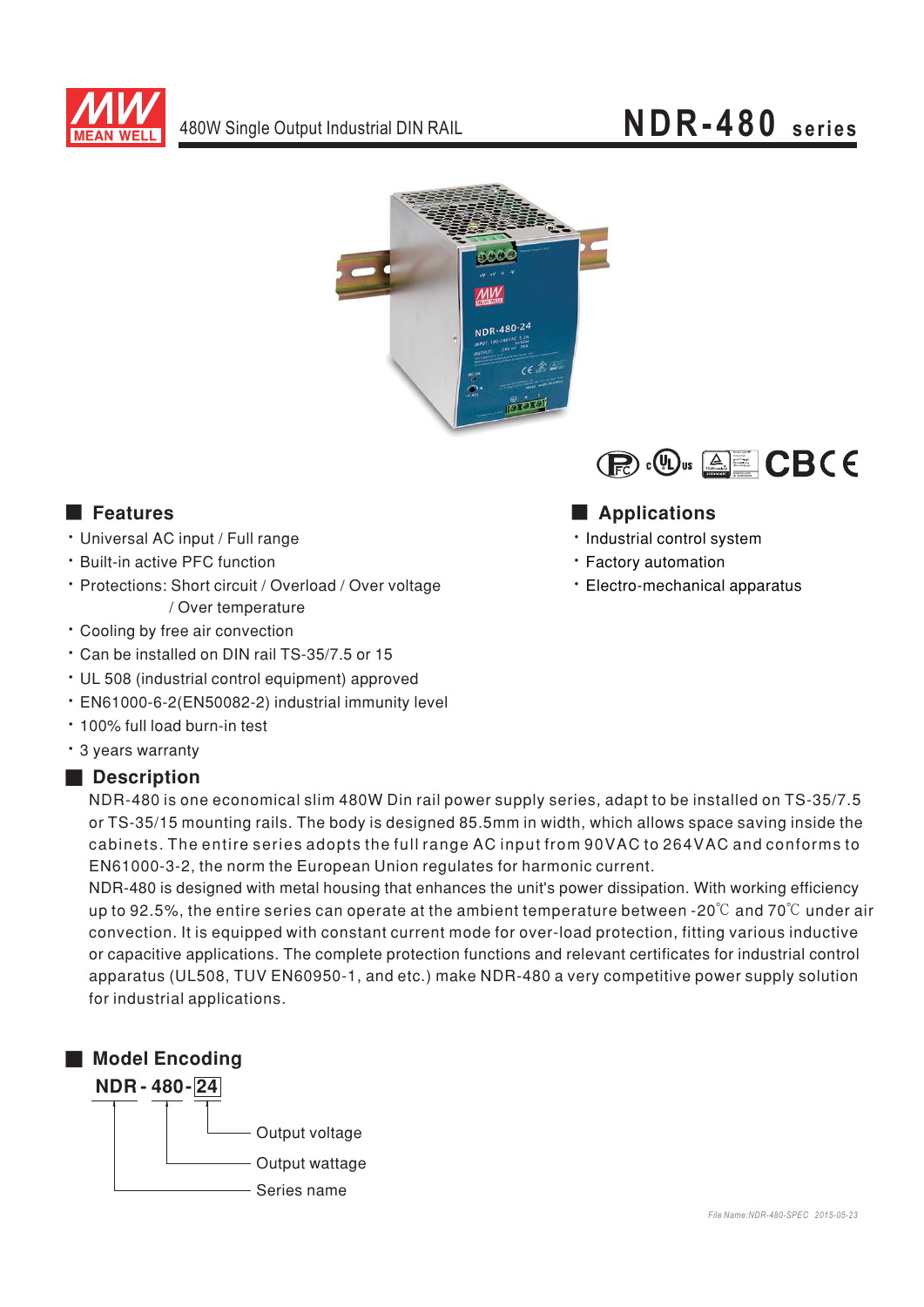

#### **SPECIFICATION**

| <b>MODEL</b>                      |                                                                                                                                                                                                                                                                                  | NDR-480-24                                                                                                                                           | NDR-480-48 |  |
|-----------------------------------|----------------------------------------------------------------------------------------------------------------------------------------------------------------------------------------------------------------------------------------------------------------------------------|------------------------------------------------------------------------------------------------------------------------------------------------------|------------|--|
|                                   | <b>DC VOLTAGE</b>                                                                                                                                                                                                                                                                | <b>24V</b>                                                                                                                                           | 48V        |  |
| <b>OUTPUT</b>                     | <b>RATED CURRENT</b>                                                                                                                                                                                                                                                             | 20A                                                                                                                                                  | 10A        |  |
|                                   | <b>CURRENT RANGE</b>                                                                                                                                                                                                                                                             | $0 - 20A$                                                                                                                                            | $0 - 10A$  |  |
|                                   | <b>RATED POWER</b>                                                                                                                                                                                                                                                               | 480W                                                                                                                                                 | 480W       |  |
|                                   | RIPPLE & NOISE (max.) Note.2 150mVp-p                                                                                                                                                                                                                                            |                                                                                                                                                      | 150mVp-p   |  |
|                                   | <b>VOLTAGE ADJ. RANGE</b>                                                                                                                                                                                                                                                        | $24 - 28V$                                                                                                                                           | $48 - 55V$ |  |
|                                   | VOLTAGE TOLERANCE Note.3                                                                                                                                                                                                                                                         | ±1.0%                                                                                                                                                | ±1.0%      |  |
|                                   | <b>LINE REGULATION</b>                                                                                                                                                                                                                                                           | ±0.5%                                                                                                                                                | ±0.5%      |  |
|                                   | <b>LOAD REGULATION</b>                                                                                                                                                                                                                                                           | ±1.0%                                                                                                                                                | ±1.0%      |  |
|                                   | <b>SETUP, RISE TIME</b>                                                                                                                                                                                                                                                          | 1500ms, 100ms/230VAC<br>3000ms, 100ms/115VAC at full load                                                                                            |            |  |
|                                   | <b>HOLD UP TIME (Typ.)</b>                                                                                                                                                                                                                                                       | 16ms/115VAC at full load<br>16ms/230VAC                                                                                                              |            |  |
|                                   | <b>VOLTAGE RANGE</b>                                                                                                                                                                                                                                                             | Note.4 $90 - 264$ VAC<br>$127 - 370VDC$                                                                                                              |            |  |
| <b>INPUT</b>                      | <b>FREQUENCY RANGE</b>                                                                                                                                                                                                                                                           | $47 - 63$ Hz                                                                                                                                         |            |  |
|                                   | <b>POWER FACTOR (Typ.)</b>                                                                                                                                                                                                                                                       | PF>0.98/115VAC, PF>0.94/230VAC at full load                                                                                                          |            |  |
|                                   | <b>EFFICIENCY (Typ.)</b>                                                                                                                                                                                                                                                         | 92.5%                                                                                                                                                | 92.5%      |  |
|                                   | <b>AC CURRENT (Typ.)</b>                                                                                                                                                                                                                                                         | 2.4A/230VAC<br>4.8A/115VAC                                                                                                                           |            |  |
|                                   | <b>INRUSH CURRENT (Typ.)</b>                                                                                                                                                                                                                                                     | 20A/115VAC<br>35A/230VAC                                                                                                                             |            |  |
|                                   | <b>LEAKAGE CURRENT</b>                                                                                                                                                                                                                                                           | <2mA/240VAC                                                                                                                                          |            |  |
| <b>PROTECTION</b>                 | <b>OVERLOAD</b>                                                                                                                                                                                                                                                                  | $105 \sim 130\%$ rated output power                                                                                                                  |            |  |
|                                   |                                                                                                                                                                                                                                                                                  | Protection type : Constant current limiting, unit will shut down after 3 sec., re-power on to recover                                                |            |  |
|                                   | <b>OVER VOLTAGE</b>                                                                                                                                                                                                                                                              | $29 - 33V$                                                                                                                                           | $56 - 65V$ |  |
|                                   |                                                                                                                                                                                                                                                                                  | Protection type: Shut down o/p voltage, re-power on to recover                                                                                       |            |  |
|                                   | <b>OVER TEMPERATURE</b>                                                                                                                                                                                                                                                          | Shut down o/p voltage, recovers automatically after temperature goes down                                                                            |            |  |
| <b>ENVIRONMENT</b>                | <b>WORKING TEMP.</b>                                                                                                                                                                                                                                                             | -20 ~ +70 $\degree$ C (Refer to "Derating Curve")                                                                                                    |            |  |
|                                   | <b>WORKING HUMIDITY</b>                                                                                                                                                                                                                                                          | $20 \sim 95\%$ RH non-condensing                                                                                                                     |            |  |
|                                   | <b>STORAGE TEMP., HUMIDITY</b>                                                                                                                                                                                                                                                   | $-40 \sim +85^{\circ}$ C, 10 ~ 95% RH                                                                                                                |            |  |
|                                   | <b>TEMP. COEFFICIENT</b>                                                                                                                                                                                                                                                         | $\pm 0.03\%$ /°C (0 ~ 50°C)                                                                                                                          |            |  |
|                                   | <b>VIBRATION</b>                                                                                                                                                                                                                                                                 | Component:10 ~ 500Hz, 2G 10min./1cycle, 60min. each along X, Y, Z axes; Mounting: Compliance to IEC60068-2-6                                         |            |  |
|                                   | <b>SAFETY STANDARDS</b>                                                                                                                                                                                                                                                          | UL508, TUV EN60950-1 approved                                                                                                                        |            |  |
| <b>SAFETY &amp;</b><br><b>EMC</b> | <b>WITHSTAND VOLTAGE</b>                                                                                                                                                                                                                                                         | I/P-O/P:3KVAC I/P-FG:2KVAC O/P-FG:0.5KVAC                                                                                                            |            |  |
|                                   | <b>ISOLATION RESISTANCE</b>                                                                                                                                                                                                                                                      | I/P-O/P, I/P-FG, O/P-FG:>100M Ohms / 500VDC / 25°C/ 70% RH                                                                                           |            |  |
| (Note 4)                          | <b>EMC EMISSION</b>                                                                                                                                                                                                                                                              | Compliance to EN55022 (CISPR22), EN61204-3 Class B, EN61000-3-2,-3                                                                                   |            |  |
|                                   | <b>EMC IMMUNITY</b>                                                                                                                                                                                                                                                              | Compliance to EN61000-4-2,3,4,5,6,8,11, EN55024, EN61000-6-2 (EN50082-2), EN61204-3, heavy industry level, criteria A                                |            |  |
| <b>OTHERS</b>                     | <b>MTBF</b>                                                                                                                                                                                                                                                                      | 146.8K hrs min. MIL-HDBK-217F (25°C)                                                                                                                 |            |  |
|                                   | <b>DIMENSION</b>                                                                                                                                                                                                                                                                 | 85.5*125.2*128.5mm (W*H*D)                                                                                                                           |            |  |
|                                   | PACKING                                                                                                                                                                                                                                                                          | 1.5Kg; 8pcs/13Kg/0.9CUFT<br>1. All parameters NOT specially mentioned are measured at 230VAC input, rated load and 25°C of ambient temperature.      |            |  |
| <b>NOTE</b>                       |                                                                                                                                                                                                                                                                                  | 2. Ripple & noise are measured at 20MHz of bandwidth by using a 12" twisted pair-wire terminated with a 0.1uf & 47uf parallel capacitor.             |            |  |
|                                   |                                                                                                                                                                                                                                                                                  | 3. Tolerance: includes set up tolerance, line regulation and load regulation.                                                                        |            |  |
|                                   |                                                                                                                                                                                                                                                                                  | 4. Installation clearances: 40mm on top, 20mm on the bottom, 5mm on the left and right side are recommended when loaded permanently with full power. |            |  |
|                                   |                                                                                                                                                                                                                                                                                  | In case the adjacent device is a heat source, 15mm clearance is recommended.                                                                         |            |  |
|                                   | 5. Derating may be needed under low input voltage. Please check the derating curve for more details.                                                                                                                                                                             |                                                                                                                                                      |            |  |
|                                   | 6. The power supply is considered as an independent unit, but the final equipment still need to re-confirm that the whole system complies with the<br>EMC directives. For guidance on how to perform these EMC tests, please refer to "EMI testing of component power supplies." |                                                                                                                                                      |            |  |
|                                   | (as available on http://www.meanwell.com)                                                                                                                                                                                                                                        |                                                                                                                                                      |            |  |
|                                   |                                                                                                                                                                                                                                                                                  |                                                                                                                                                      |            |  |
|                                   |                                                                                                                                                                                                                                                                                  |                                                                                                                                                      |            |  |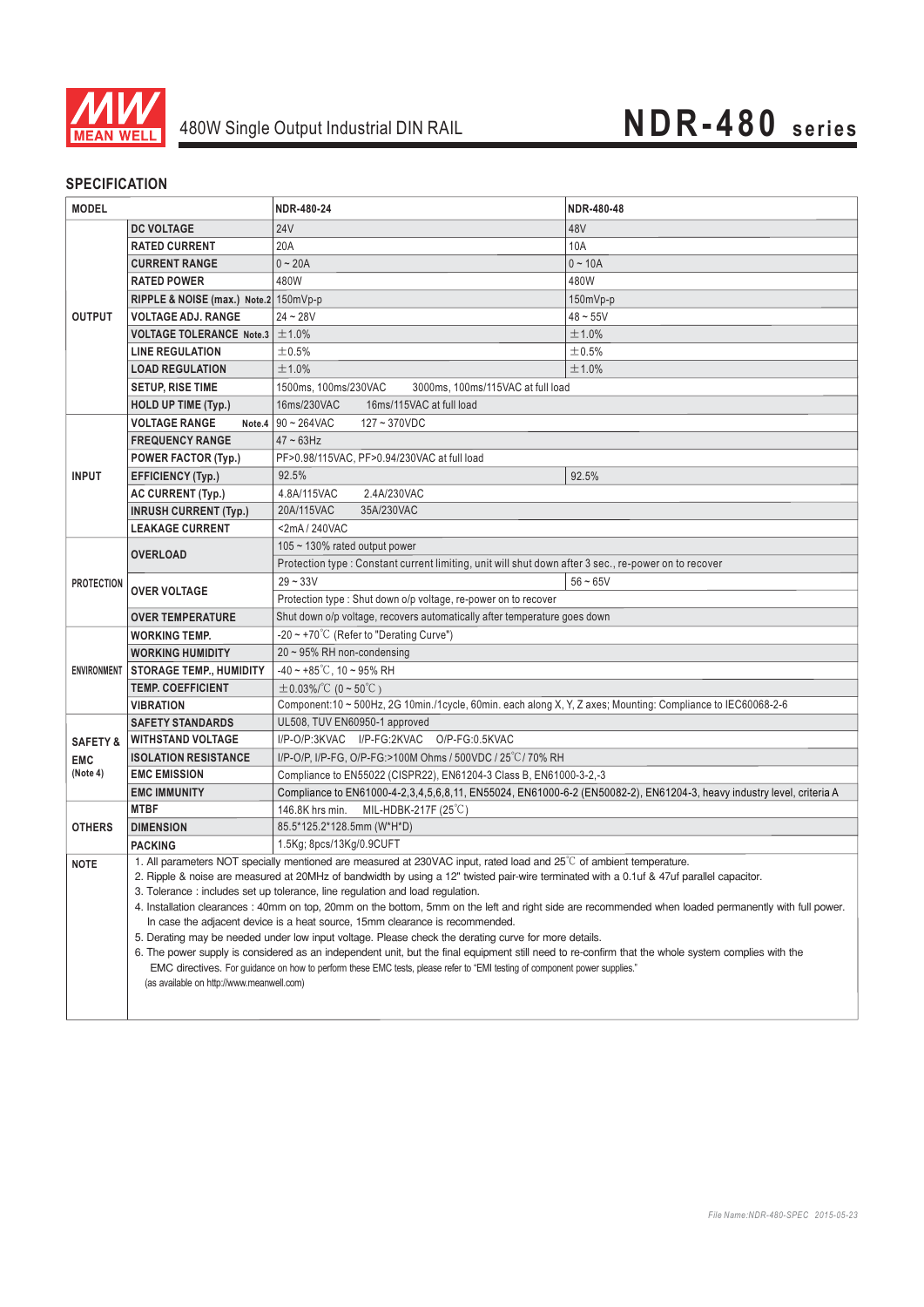

## 480W Single Output Industrial DIN RAIL **NDR-480 series**